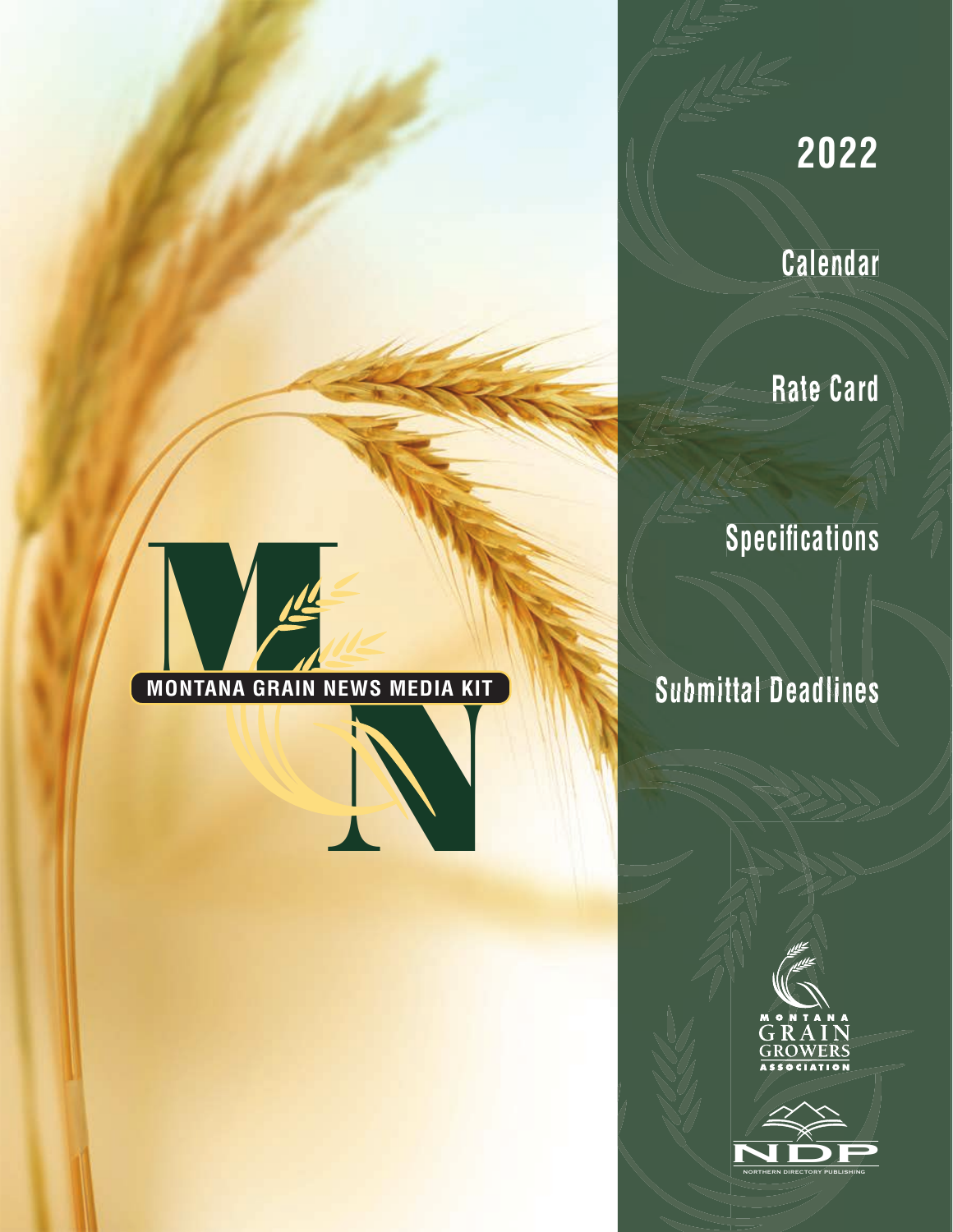## **MONTANA GRAIN NEWS 2022 CALENDAR**

### **MONTANA GRAIN NEWS YIELDS HIGH RESULTS**

For over 60 years, the Montana Grain Growers Association (MGGA) has provided up to the minute information and a competent legislative voice to Montana's grain industry. MGGA is the only Montana agricultural organization focused on just wheat and barley, which is critical for progressive producers who are constantly upgrading their operations. MGGA represents: 1,143 farming operations with an average farm size of 4,883 acres for a total of 5,581,000 acres of wheat and barley production.

| <b>ISSUE</b>     | <b>PRODUCER TIMELINE - POTENTIAL EDITORIAL CONTENT</b>                                                                                                                                                                                                                |  |
|------------------|-----------------------------------------------------------------------------------------------------------------------------------------------------------------------------------------------------------------------------------------------------------------------|--|
| <b>JANUARY</b>   | Legislative coverage in odd years; new equipment; state ag expositions; grain<br>delivery; winter and upcoming workshops and meetings; publish new MGGA policy<br>resolutions                                                                                         |  |
| <b>FEBRUARY</b>  | Legislative coverage in odd years; winter board meeting coming up in March; grain<br>delivery; producers begin making seeding plans, seeing banker for operating \$\$;<br>publish upper level and agribusiness members list; income taxes due; NAWG<br>convention     |  |
| <b>MARCH</b>     | Spring seeding begins; crop insurance deadlines; fertilizing & soil nutrient needs;<br>spring membership mailing                                                                                                                                                      |  |
| <b>APRIL</b>     | Seeding continues; producers considering spring crop protection needs; irrigation<br>needs; begin monitoring for pest problems in winter wheat                                                                                                                        |  |
| <b>MAY</b>       | June golf tournament registration; weed spraying in winter wheat; chemfallow<br>spraying; seeding continues in NE MT; making decisions on hail insurance                                                                                                              |  |
| <b>JUNE</b>      | Golf tournament; spring crop weed spraying; chemfallow; monitoring the crop for<br>weeds, diseases in wet years, top-dress nitrogen needs; praying for rain in dry<br>years; preparing equipment and bins for harvest; summer NBGA meeting (report for<br>July issue) |  |
| <b>JULY</b>      | Harvest begins mid to late July in central Montana; preparing for harvest                                                                                                                                                                                             |  |
| <b>AUGUST</b>    | Harvest in full swing around most of the state; planning for seed, fertilizer for fall<br>seeding needs, insurance decisions coming up; county fairs                                                                                                                  |  |
| <b>SEPTEMBER</b> | Fall ground preparation and seeding; harvest continues in NE MT; crop marketing<br>decisions being made; fall board meeting coming up in October; begin convention<br>notices                                                                                         |  |
| <b>OCTOBER</b>   | Fall membership drive; begin formulating new resolutions; listening sessions;<br>NBGA and NAWG fall board meetings and reports; nominations form for new MGGA<br>board seats                                                                                          |  |
| <b>NOVEMBER</b>  | Convention registration form and schedule; publish current resolutions                                                                                                                                                                                                |  |
| <b>DECEMBER</b>  | Announce new officers and board members; report on convention; thank you to<br>convention sponsors; policy overview; grain delivery                                                                                                                                   |  |





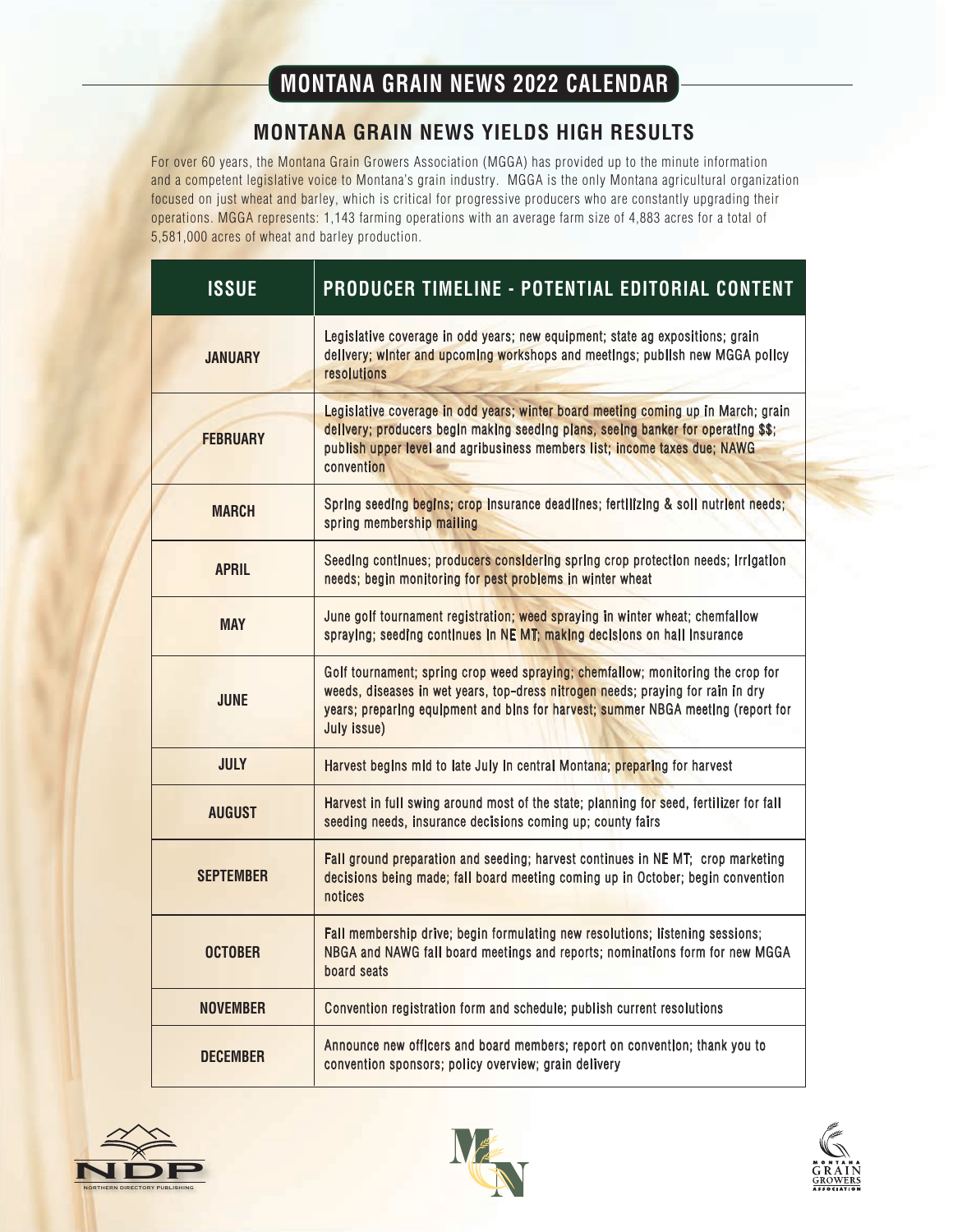## **MONTANA GRAIN NEWS 2022 RATE CARD**

| <b>AD SIZE</b>                                                           | 1X<br>\$ PER ISSUE | 3X<br>\$ PER ISSUE | 6X<br>\$ PER ISSUE | 12X<br>\$ PER ISSUE | AD BUILDING |
|--------------------------------------------------------------------------|--------------------|--------------------|--------------------|---------------------|-------------|
| <b>TWO FULL PAGES</b><br>$(17 \times 11)$<br>(See Below - Bleed Options) | \$1800             | \$1710             | \$1650             | \$1595              | \$90        |
| <b>ONE FULL PAGE</b><br>$(8.5 \times 11)$<br>(See Below - Bleed Options) | \$1135             | \$1055             | \$1005             | \$975               | \$45        |
| <b>TWO-THIRDS PAGE</b><br>(See Below - Two Size Options)                 | \$825              | \$760              | \$720              | \$695               | \$45        |
| <b>HALF PAGE</b><br>(See Below - Two Size Options)                       | \$620              | \$570              | \$540              | \$515               | \$25        |
| <b>ONE-THIRD PAGE</b><br>(See Below - Two Size Options)                  | \$540              | \$465              | \$435              | \$415               | \$25        |
| <b>ONE-QUARTER PAGE</b><br>$(3.625 \times 4.675)$                        | \$385              | \$335              | \$310              | \$285               | \$25        |
| <b>BANNER</b><br>$(7.5 \times 2)$                                        | \$335              | \$310              | \$280              | \$235               | \$25        |
| <b>ONE-EIGHTH PAGE</b><br>$(3.625 \times 2.25)$                          | \$240              | \$190              | \$165              | \$135               | \$25        |

### **ALL RATES NET**

**Premium positions (outside back cover, inside front cover, inside back cover and center spread) are an additional 10%. All customers having ads built by Northern Directory Publishing receive a proof at no extra fee.** 

| ONE FULL PAGE<br>$9x11.5$ (bleed size)<br>$8.5 \times 11$ (trim size)<br>8 x 10.5 (safe area) | ONE-THIRD PAGE (H)<br>$7.5 \times 3.1$   | TWO-THIRDS PAGE (V)<br>$4.9 \times 9.5$ | <b>TWO PAGE SPREAD*</b><br>$17.5 \times 11.5$ (bleed size)<br>17 $x$ 11 (trim size)<br>16 x 10 (safe area)  | ONE-EIGHTH PAGE<br>$3.625 \times 2.25$          |
|-----------------------------------------------------------------------------------------------|------------------------------------------|-----------------------------------------|-------------------------------------------------------------------------------------------------------------|-------------------------------------------------|
|                                                                                               |                                          |                                         | *Individual "ad spread" units,<br>please supply .25"<br>duplicated image on<br>both sides of the centerline | HALF PAGE (V)<br>$3.625 \times 9.5$             |
| <b>HALF PAGE (H)</b><br>7.5 x 4.675                                                           | TWO-THIRDS PAGE (H)<br>$7.5 \times 6.25$ | ONE-THIRD PAGE (V)<br>$2.35 \times 9.5$ | <b>BANNER</b><br>7.5x2                                                                                      | <b>ONE-QUARTER PAGE</b><br>$3.625 \times 4.675$ |

**All ad sizes are width by height, in inches. For full page, non-bleed ads, art will be centered on page.**





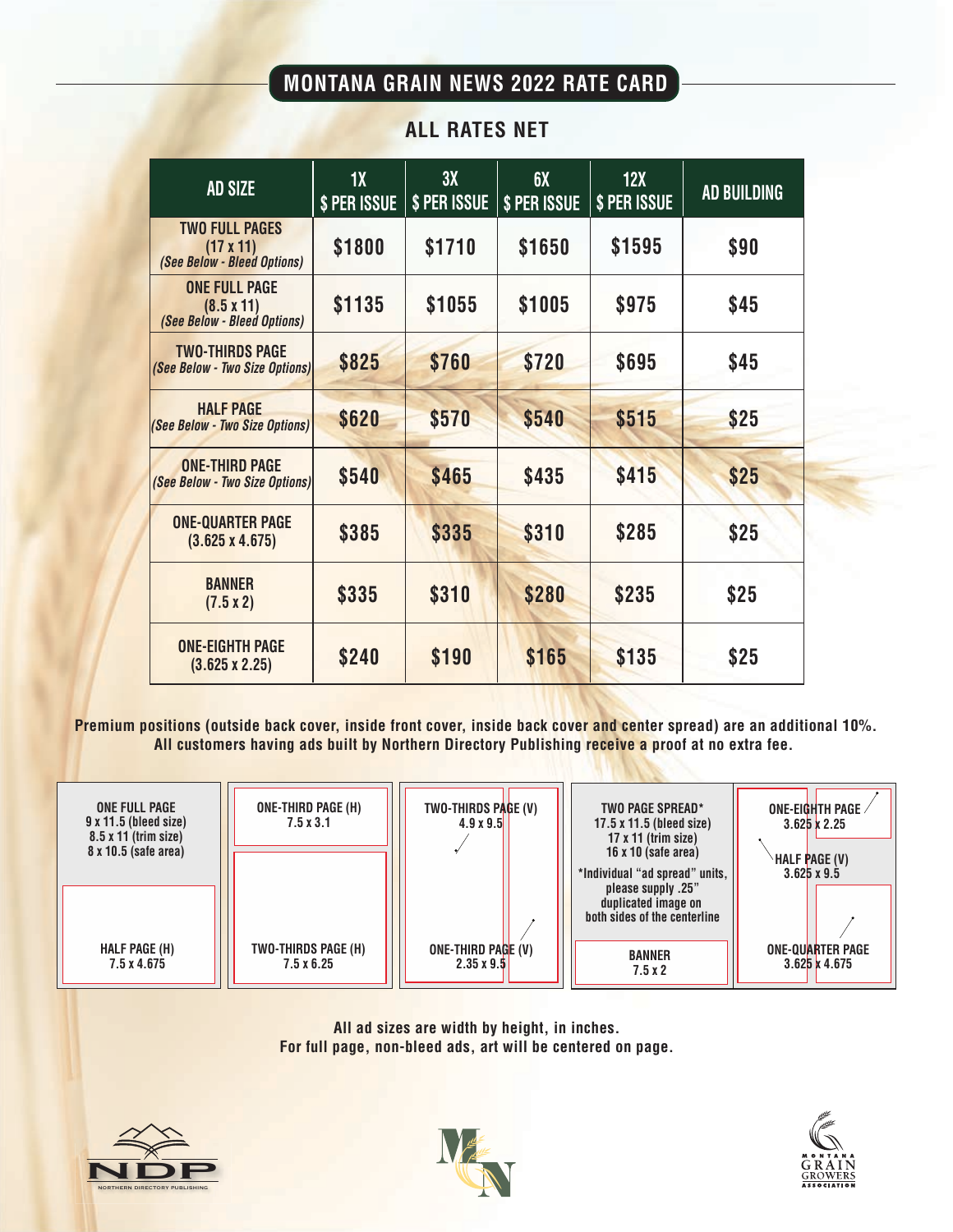## **MONTANA GRAIN NEWS 2022 SPECIFICATIONS**

#### **MECHANICAL GUIDELINES FOR DIGITAL AD FILES**

| <b>ACCEPTABLE PROGRAMS AND FORMATS</b>                                                                            |                                                                                                                                          | <b>COLOR SETTINGS</b>                                                        | <b>PLATFORM</b> |
|-------------------------------------------------------------------------------------------------------------------|------------------------------------------------------------------------------------------------------------------------------------------|------------------------------------------------------------------------------|-----------------|
| · ADOBE ACROBAT<br>· ADOBE ILLUSTRATOR<br>$\cdot$ ADOBE INDESIGN<br>· ADOBE PHOTOSHOP<br><b>· QUARKXPRESS 8.5</b> | $\cdot$ EPS (300 PPI OR HIGHER)<br>$\cdot$ PDF (300 PPI OR HIGHER)<br>$\cdot$ TIF (300 PPI OR HIGHER)<br>$\cdot$ JPG (300 PPI OR HIGHER) | CMYK (process)<br>. Convert all colors,<br>including Pantones,<br>to process | · MACINTOSH     |

#### **IMAGES**

**MINIMUM resolution: 300 ppi for full-color artwork or grayscale. At least 1,200 ppi for bitmap (B&W/Line Art). Images and logos pulled from Web sites are NOT usable for print ads; they are low-resolution images (72 ppi).**

|  |                       | $\cdot$ MS word graphics  |  |
|--|-----------------------|---------------------------|--|
|  |                       | $\cdot$ MS excel graphics |  |
|  | <b>· MS PUBLISHER</b> |                           |  |

**• COREL DRAW • PAGEMAKER**

**• MPG • DCS**

#### **DIMENSIONS (width x height, inches) ~ see RATE CARD for additional size information**

- **• Cover ads: 9 x 11.5 (includes full bleeds)\* Outside back, inside front, inside back** *Note on the outside back:* **allow min. 5" x 2" for mailing label in either the top left or right corner ~ any text/graphics will be covered. • 2-page spread: 17.5 x 11.5 (includes full bleeds)\* • Inside full page: 9 x 11.5 (includes full bleeds)\***
- **• Two-thirds page : 7.5 x 6.25 (h) / 4.9 x 9.5 (v)**
- **• Half page: 7.5 x 4.675 (h) / 3.625 x 9.5 (v)**
- **• One-third page: 7.5 x 3.1 (h) / 2.35 x 9.5 (v)**
- **• One-quarter page: 3.625 x 4.675**

**• GIF • BMP • PNG**

- **• Banner: 7.5 x 2**
- **• One-eighth page: 3.625 x 2.25**

*\* Bleeds should be .25" all the way around the ad. Crop and other printer's marks can be included as long as they are offset beyond the bleeds. Please do not place any marks in the bleed area.*

#### **AD COPY SUBMISSION**

**Please mail to: Northern Directory Publishing Attn: Leah Anderson P.O. Box 2367 Great Falls, MT 59403 Phone: 406-475-1856**

**Or E-mail: landerson@ndpub.com art@ndpub.com**

**For FTP site information call Phone: 1-800-761-5234**

**Please make sure all digital ad files match the ad dimensions listed. Northern Directory Publishing (NDP) reserves the right to reduce and/or re-size supplied ad files to fit. NDP is not responsible** for submitted files prepared incorrectly, nor any errors in content.